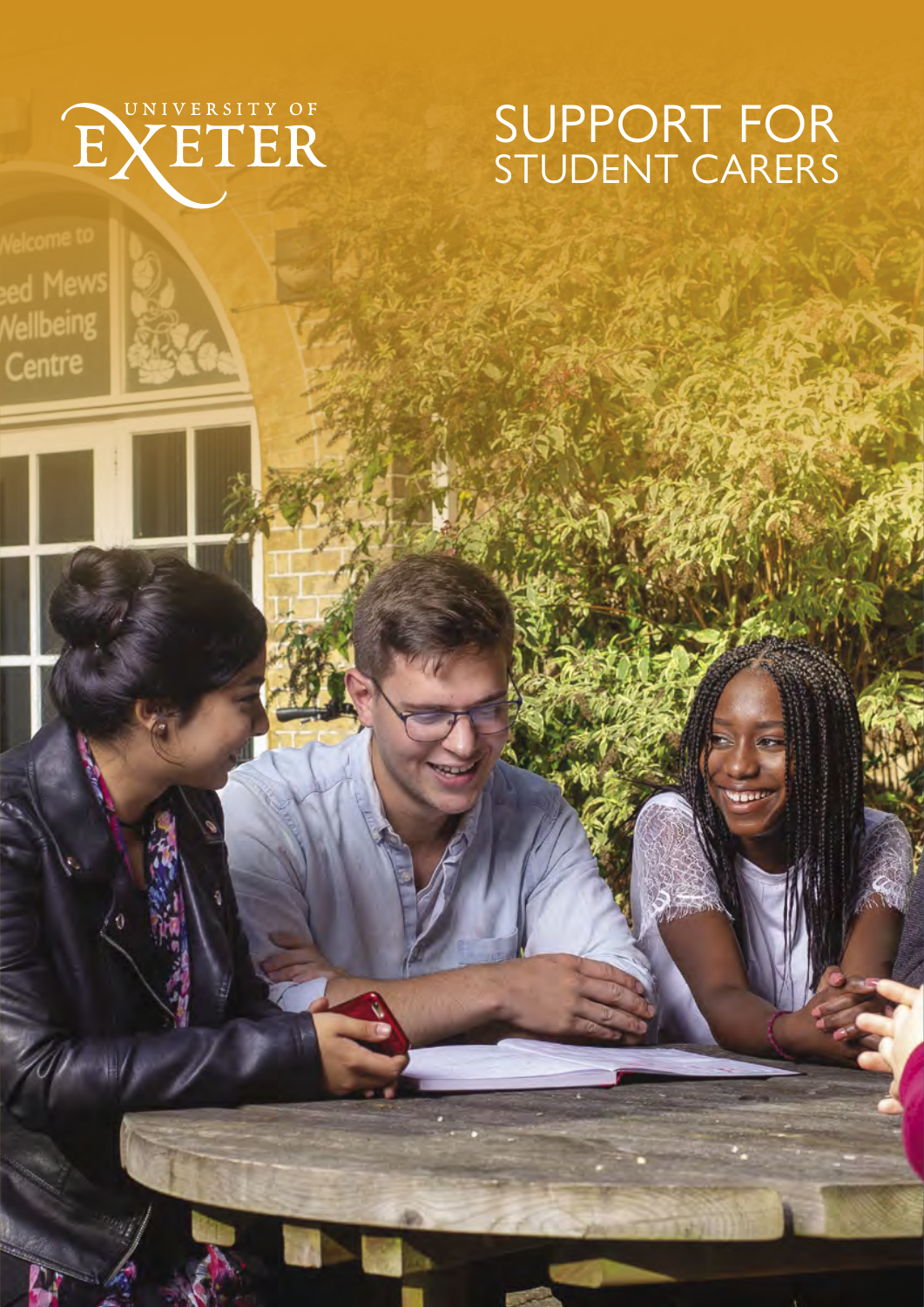# WEI COME TO YOUR UNIVERSITY >>

**As a carer, coming to university may present its own unique challenges, and can often involve balancing studies alongside travel home and additional caring responsibilities.** 

However, you're not alone. At the University of Exeter, we are committed to supporting student carers and there is a range of information and advice available to help you.

#### **WHO IS A STUDENT CARER?**

At the University of Exeter we define a student carer as anyone who cares, unpaid, for a friend or family member who – due to illness, disability, a mental health problem, or an addiction – cannot cope without their support. This does not include parental responsibilities, unless for a disabled child (as identified in the Disability Act).

#### **PRE-ENTRY SUPPORT**

#### Exeter Scholars (Yrs 9 – 13)

As a young carer, you may be eligible to be part of the Exeter Scholars programme. Becoming an Exeter Scholar can be achieved by completing one of three unique pathways that include a range of specific events and activities. This free programme gives you the opportunity to develop your knowledge about university, and experience what it is like to study a subject of your choice at university level.

## **OPEN DAYS/OFFER HOLDER VISIT DAYS**

If you would like to meet up with a member of staff while attending an Open Day or Offer Holder Visit Day, we would welcome you getting in touch to arrange this in advance.

Please contact the Student Recruitment Office to make arrangements by emailing **outreach@exeter.ac.uk** or calling 01392 724043. We will be more than happy to discuss any queries that you may have.

## **APPLICATION**

When applying to university, UCAS offer advice on including your additional skills and strengths that you have in your personal statement. For more information, visit **www.ucas.com/undergraduate/applyinguniversity/writing-personal-statement/ carers-your-personal-statement**

## **SUPPORTING YOU THROUGH YOUR JOURNEY**

#### Financial Support

We appreciate that you may have additional costs related to being a carer. If you are a full-time student with children or adult dependants you may qualify for extra financial help.

Carers bursary – Undergraduate carers are able to apply for a carers bursary. The amount is not fixed and will be dependent on your situation. For further information, or to find out about any additional funding, please contact the Students' Guild Advice Unit on **advice@exeterguild.com**.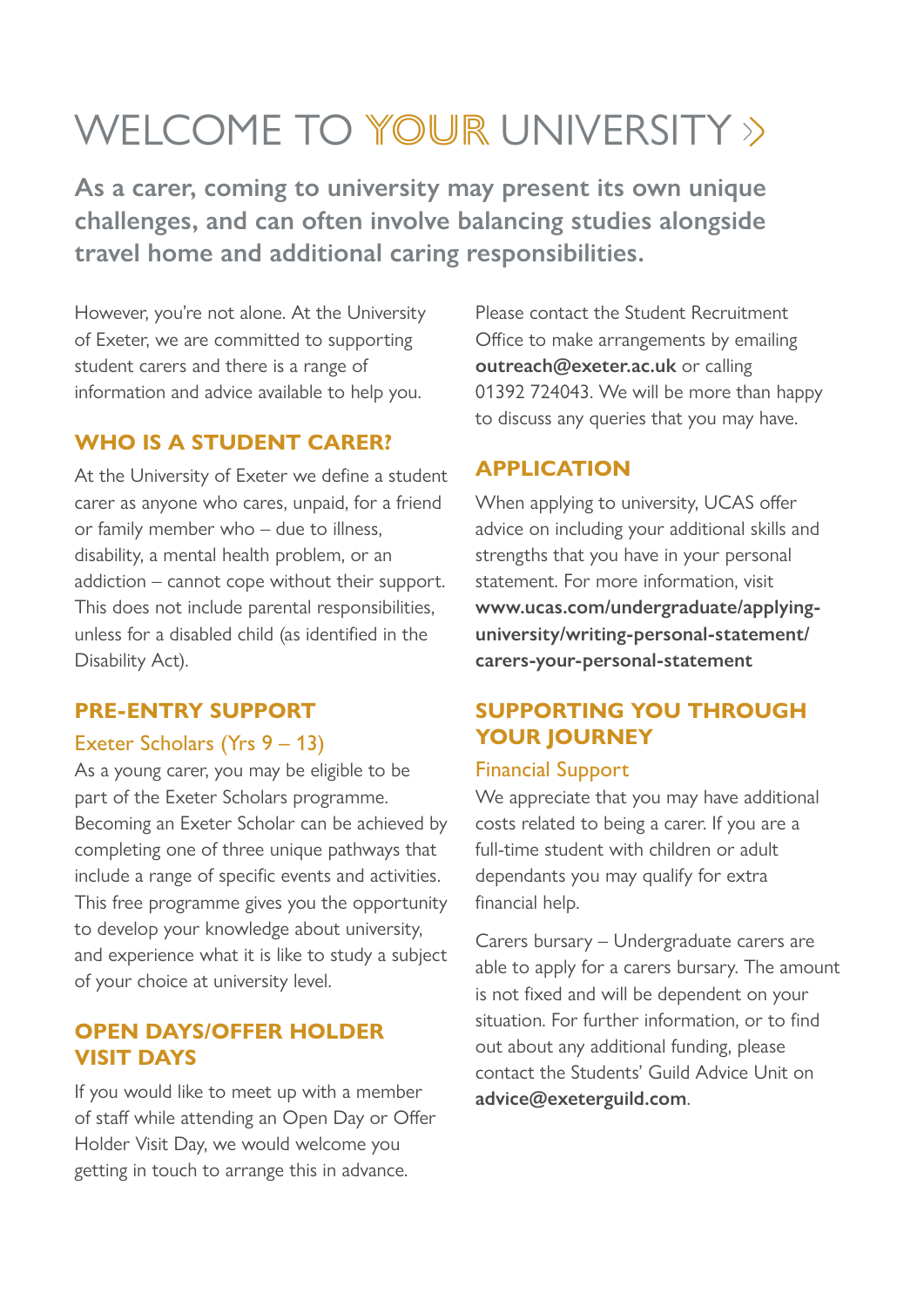#### Academic Support

Our advisers, on both the Exeter and Penryn campuses, can help you to develop personal learning strategies and discuss specific questions relating to your work. You can develop your skills as critical thinkers and writers, and learn new tips for success.

For students studying on the Exeter campuses:

As a carer, you will be eligible for a package of 3 one-to-one appointments. This support is part of the Hidden Talent in Devon project. For further information, please visit as exeter ac uk/academic-skills**engagement-team/academic/htid**

For further information, please visit:

- StudyZone website (Exeter) **www.exeter.ac.uk/studyzone**
- ASK: Academic Skills website (Penryn) **ask.fxplus.ac.uk**

#### **MITIGATING CIRCUMSTANCES**

If you feel illness or other adverse personal circumstances may affect your ability to undertake an assessment you may be able to apply for an extension or a deferral through what the University calls the 'Mitigation Process'. There is more information and guidance about the process on the Student Welfare site, visit **www.exeter.ac.uk/ wellbeing/studentwelfare/mitigationprocess**

If you have any questions about this process please contact your HUB Info Point in the first instance. You can also get independent advice from the Students' Guild (Streatham/St Luke's) and FXU (Penryn/Truro) Advice Units.

## **CAREERS AND EMPLOYABILITY SUPPORT**

The University of Exeter offers career and employability support and guidance throughout your time studying with us, with continued support after you graduate. The Career Zone offers a wide variety of programmes, including fully funded internships and mentoring schemes to support your entry into the work place. These programmes offer the flexibility to create your own internship, financially supported by the Career Zone.

For further information please visit the Careers website, or contact:

Exeter Career Zone (Exeter campuses) 01392 724493 **careers@exeter.ac.uk** 

Penryn Career Zone 01326 253735 **cc-careers@exeter.ac.uk**

## **FURTHER SUPPORT**

If you would like more information, require support, or have any questions regarding how the university can support you, please visit our website: **exeter.ac.uk/students/wp-support/ supportfor/studentcarers**

As part of the website, there is an opportunity for you to complete the Student Carers form, please **www.exeter.ac.uk/students/wpsupport/supportfor/studentcarers/form**

After completing this form you will have the opportunity to meet and discuss any support needs you may have, be offered advice, and can be signposted to relevant University staff.